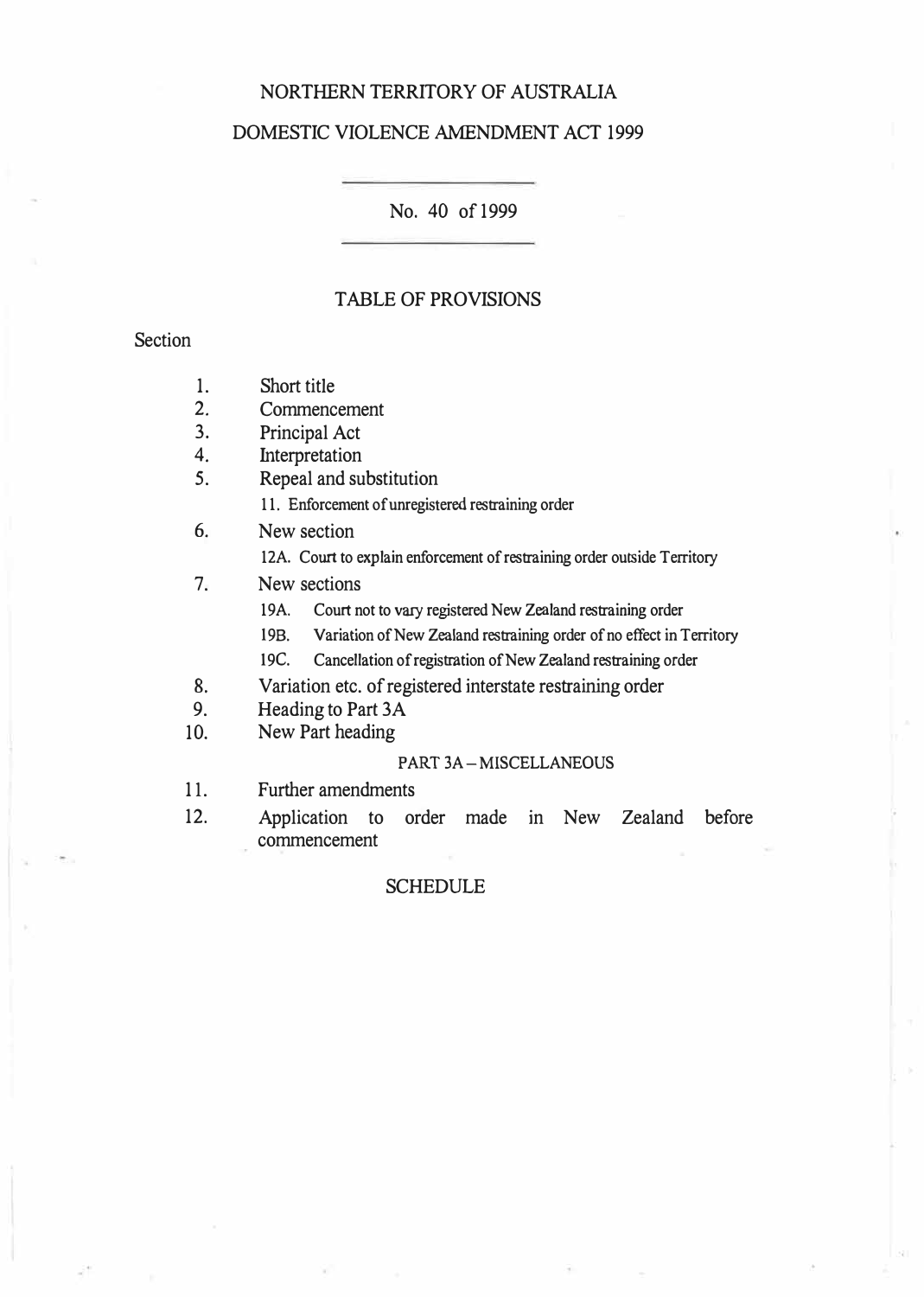$\label{eq:2.1} \left\langle \mathcal{P}_{\mathcal{A}}\right\rangle =\left\langle \mathcal{P}_{\mathcal{A}}\right\rangle$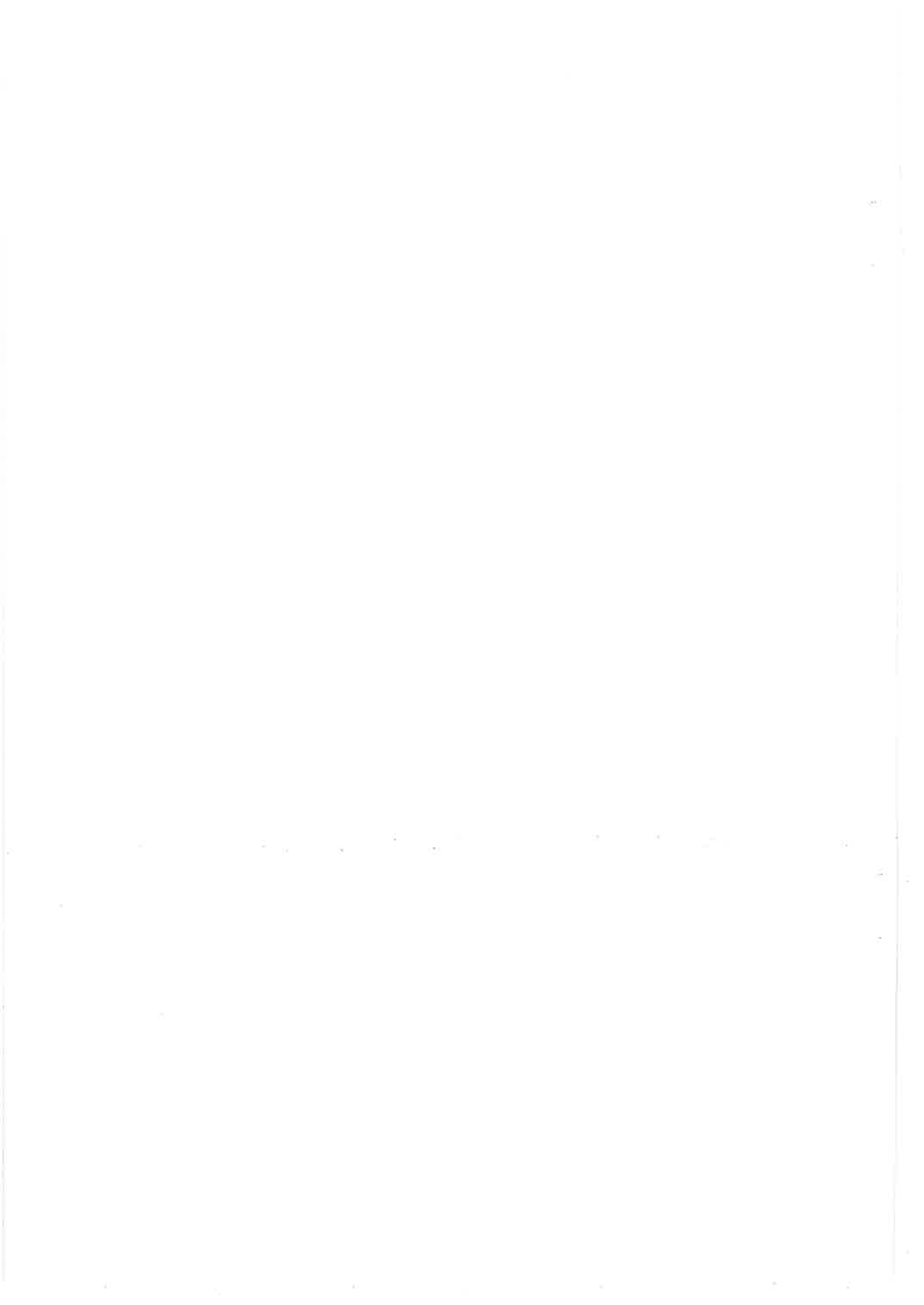

No. 40 of 1999

# **AN ACT**

to amend the *Domestic Violence Act* 

*[Assented to 31 August 1999] [Second reading 3 June 1999]* 

**The Legislative Assembly of the Northern Territory enacts as follows:** 

**1. Short title**

This Act may be cited as the *Domestic Violence Amendment Act 1999.*

#### **2. Commencement**

This Act comes into operation on the date fixed by the Administrator by notice in the *Gazette.* 

**3. Principal Act**

The *Domestic Violence Act* is in this Act referred to as the Principal Act.

**4. Interpretation**

Section 3 of the Principal Act is amended-

- (a) by inserting after the definition of "Court" in subsection (1) the following:
- " 'external restraining order' includes an interstate restraining order and a New Zealand restraining order;";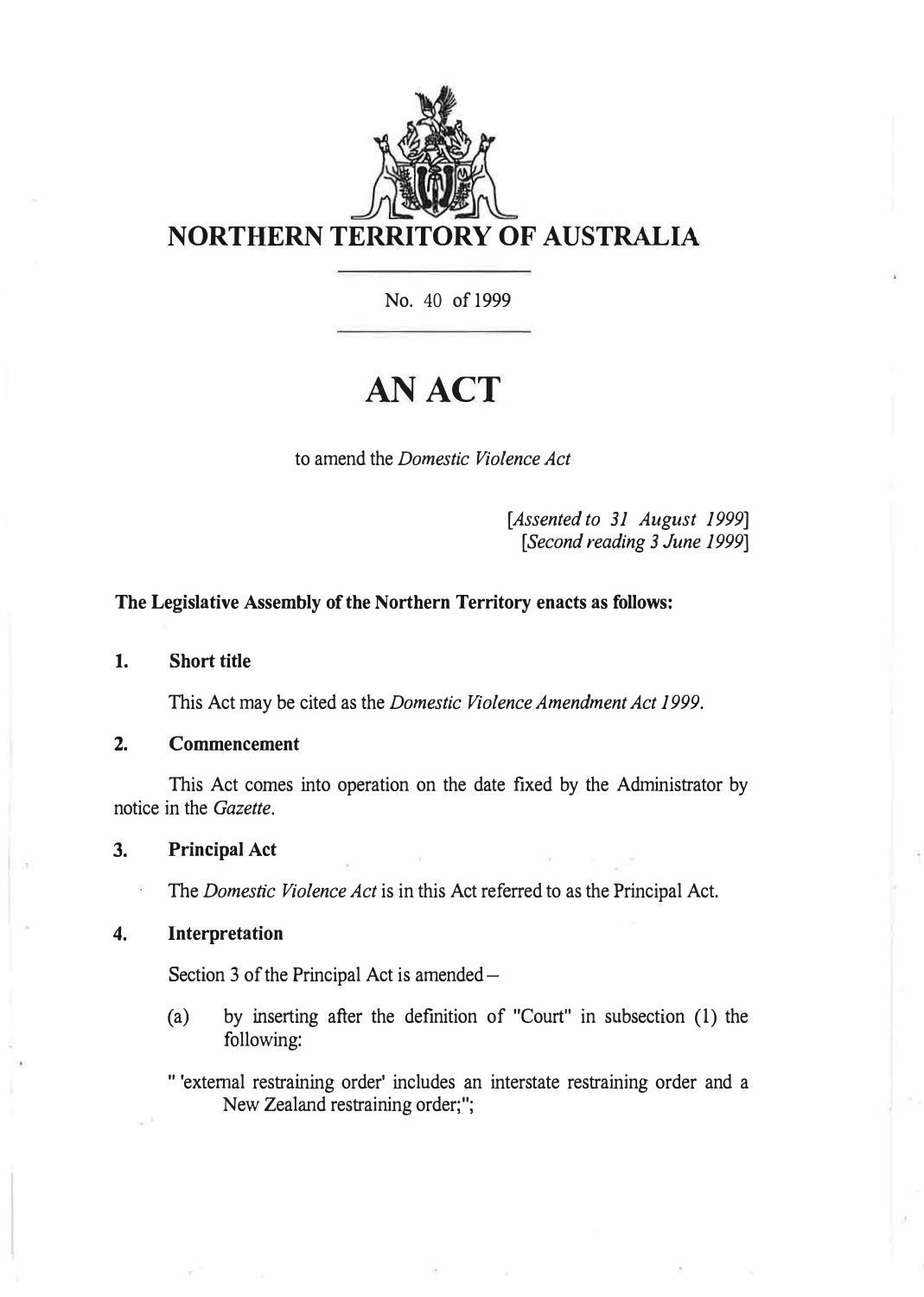- O) by inserting after the definition of "interstate restraining order" in subsection (1) the following:
- " New Zealand restraining order' means an order made under section 14 of the Domestic Violence Act 1995 of New Zealand;";
- (c) by inserting after the defurition of "registered interstate restraining order" in subsection (1) the following:
- "'registered New Zealand restraining order' means a New Zealand restaining order registered under Part 3;"; and
- (d) by inserting in the definition of "restaining order" in subsection (1) "and a registered New Zealand restraining order" after "order" (last occurring).

#### 5. Repeal and substitution

Section l1 of the Principal Act is repealed and the following substituted:

#### "11. Enforcement of unregistered external restraining order

"(1) This section applies if a member of the Police Force forms the opinion, on reasonable grounds, that a person in the Tenitory is a person against whom an external restraining order (not registered under section 18) is in force  $-$ 

- (a) in the case of an interstate restraining order- in the State or Territory in which the order was made; or
- (b) in the case of a New Zealand restraining order  $-$  in New Zealand.

"Q) A member of the Police Force who forms the opinion referred to in subsection  $(1)$  must, as soon as practicable -

- (a) make a declaration of the opinion in accordance with the prescribed form; and
- (b) forward the declaration to the Commissioner of Police.

"(3) Not later than 72 hours after a member of the Police Force makes <sup>a</sup> declaration under subsection (2), the member may exercise his or her powers in relation to the person against whom the extemal retraining order is in force as if the external restraining order were a restraining order made under Part 2.

"(4) In relation to the exercise of powers under subsection  $(3)$ , section  $10(1)$ has effect for all purposes as if the external restraining order were a restraining order referred to in section 10(1).".

2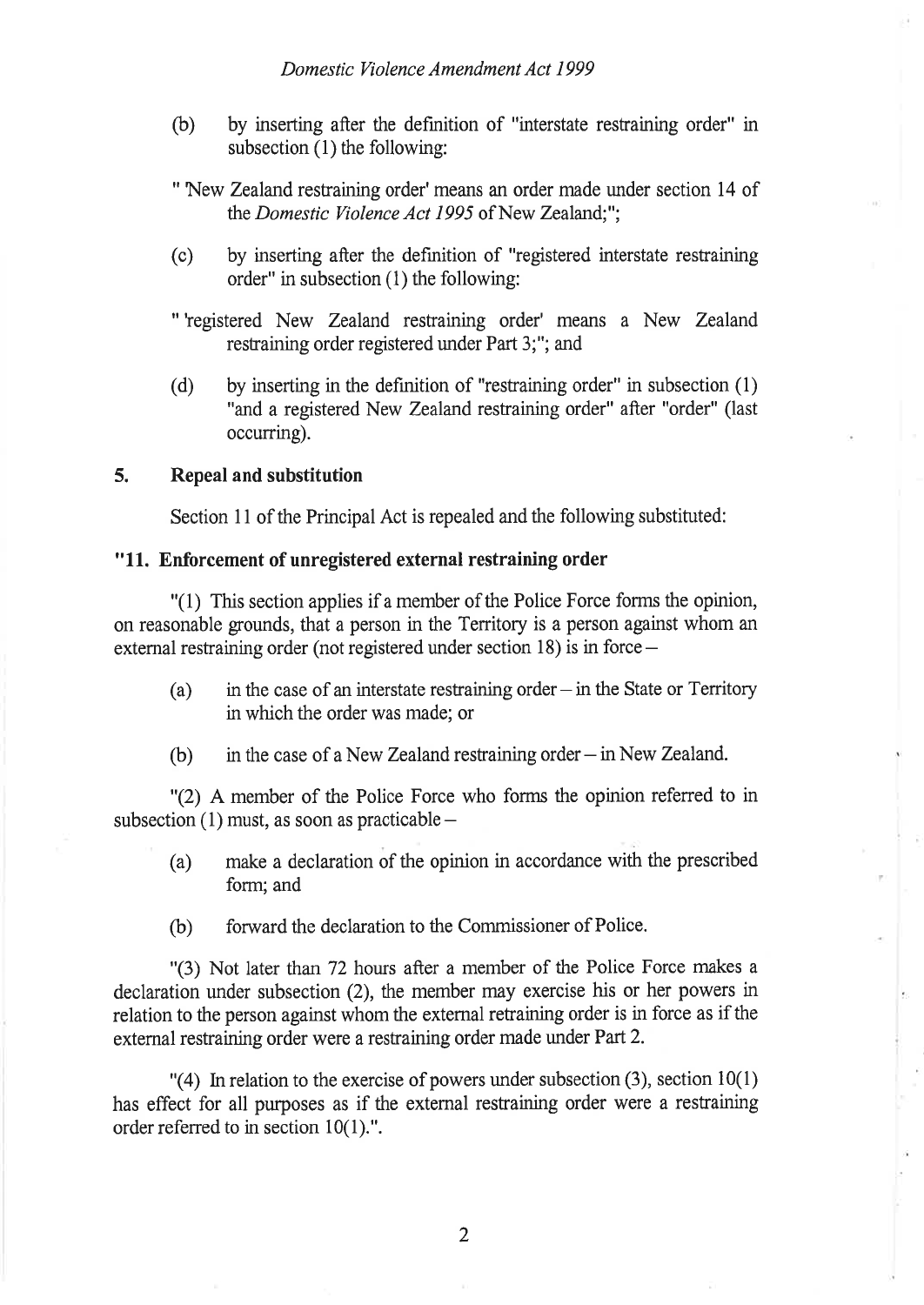# 6. New section

The Principal Act is amended by inserting after section 12 the following:

# "12A. Court to explain enforcement of restraining order outside Territory

"If the Court or Clerk makes or varies a restaining order -

- (a) in the presence of the defendant; or
- (b) in the absence of the defendant but in the presence of the defendant's legal representative,

the Court or clerk must explain to the defendant or legal representative (as applicable) that the restaining order may be registered and enforced, without notice to the defendant, in a State or another Territory of the Commonwealth or in New Zealand if there is a law in force in the relevant jurisdiction to provide for the registation and enforcement of resfaining orders made under this Act.".

#### 7. New sections

The Principal Act is amended by inserting after section 19 the foilowing:

# "19A. Court not to vary registered New Zealand restraining order

"The Court must not vary  $-$ 

- (a) a registered New Zealand restraining order as it applies in the Territory; or
- (b) the period during which a registered New Zealand restraining order has effect in its operation in the Territory.

# "19B. Variation of New Zealand restraining order of no effect in Territory

"(1) In this section  $-$ 

- 'original order' means a New Zealand restraining order that is registered under section 18; and
- 'subsequent ordet'means, in relation to an original order, the original order as varied by a court in New Zealand after the original order has been registered under section 18.

"(2) A subsequent order has no effect in the Territory unless it is registered under section 18 following an application made under section 17.

"(3) The regisfation of a subsequent order has the effect of revoking the original order.

a J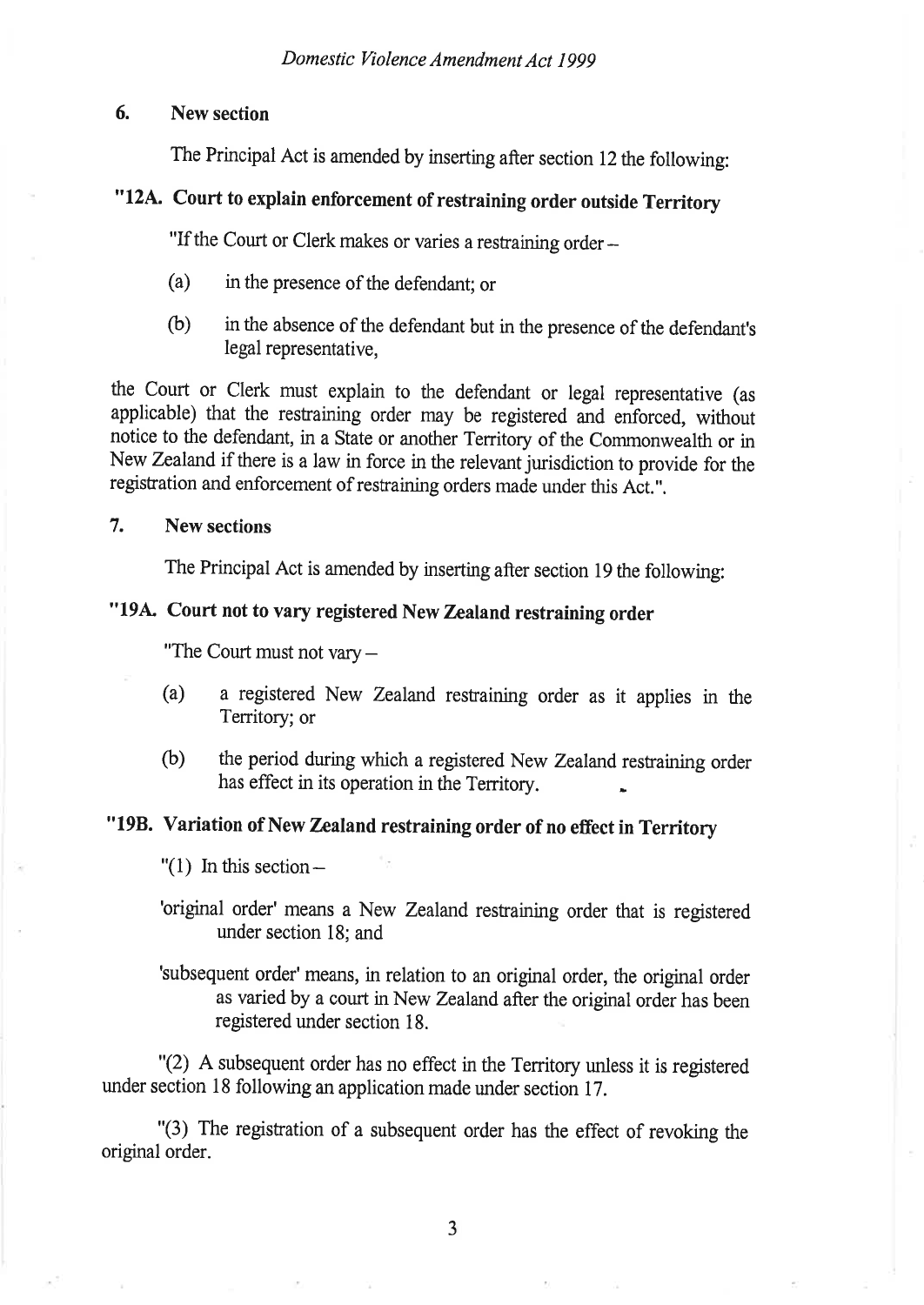- $"$ (4) An original order remains in force until  $-$
- (a) the expiry of the period during which it has effect in its operation in the Territory;
- (b) it is revoked by virtue of subsection  $(3)$ ; or
- (c) the cancellation of the regisfation of the original order under section  $19C(1)(a)$  or (c).

#### "19C. Cancellation of registration of New Zealand restraining order

"(1) The Court must cancel the registration of a registered New Zealand restraining order if the Court is satisfied that  $-$ 

- (a) the New Zealand restraining order has ceased to have effect in New Zealand;
- (b) the registered New Zealand restraining order has been revoked by virtue of section 198(3); or
- (c) a restraining order (other than an interim restraining order) has been made under section 4(1) or 6(3) in relation to  $-$ 
	- (i) the person for whose benefit the registered New Zealand restraining order was made; and
	- (ii) the person against whom the registered New Zealand restraining order was made.

"(2) The Court may cancel the regisffation of a registered New Zealand restaining order on receipt of an application for its cancellation made by any of the following persons:

- (a) a person who applied for the registration of the New Zealand restraining order;
- (b) a person for whose benefit the registered New Zealand restraining order was made;
- (c) a person against whom the registered New Zealand restaining order was made;
- (d) a person granted leave by the Court to make the application.

"(3) An application by a person referred to in subsection  $2(a)$ , (b) or (d) may be heard and determined in the absence of the person against whom the registered New Zealand restraining order was made.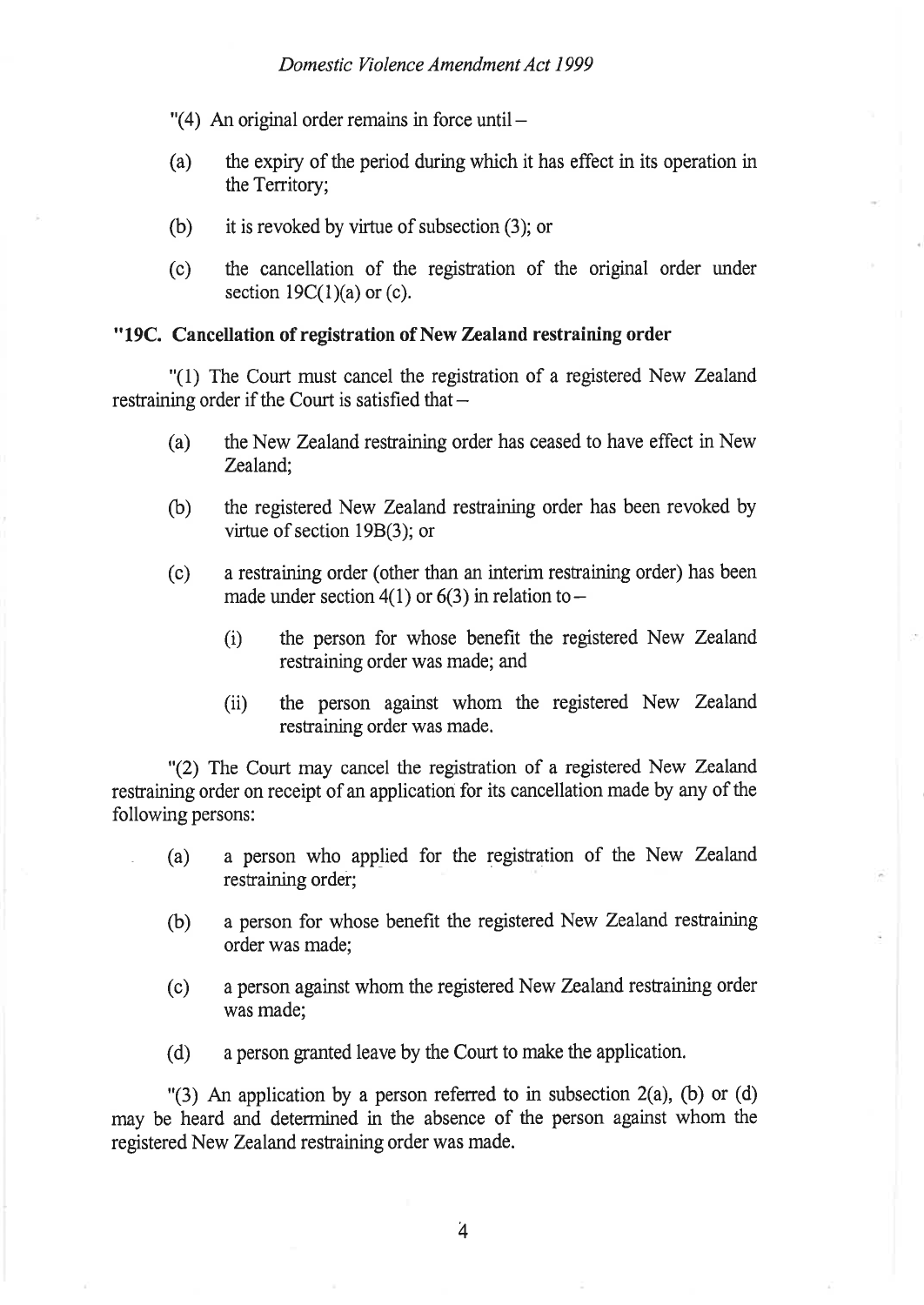"(4) On the cancellation under this section of the registration of a registered New Zealand restraining order, the Clerk must give notice of the cancellation to the Commissioner of Police and the Registrar of the court that made the New Zealand restraining order.".

# 8. Variation etc. of registered interstate restraining order

Section 20 of the Principal Act is amended -

(a) by inserting after subsection (1) the following:

" $(1A)$  If-

- (a) an interstate restraining order is registered under section 18; and
- (b) a court in the State or Territory in which the interstate restraining order was made varies or revokes the interstate resfaining order,

the variation or revocation has no effect in the Territory."; and

(b) by omitting subsection  $(6)$  and substituting the following:

"(6) On the variation of a registered interstate restaining order or the cancellation of the registration of an interstate restraining order under this section, the Clerk must give notice of the variation or cancellation to the Commissioner of Police and the Registrar of the court that made the interstate restraining order.".

# 9. Heading to Part 3A

The heading to Part 3A of the principal Act is omitted.

# 10. New Part heading

The Principal Act is amended by inserting after section 20 the following:

# "PART 3A - MISCELLANEOUS".

#### 11. Further amendments

The Principal Act is amended as set out in the Schedule.

# 12. Application to order made in New Zealand before commencement

Part 3 of the Principal Act, as amended by this Act, applies in relation to <sup>a</sup> New Zealand restraining order in force in New Zealand despite the order having been made before the commencement of this Act.